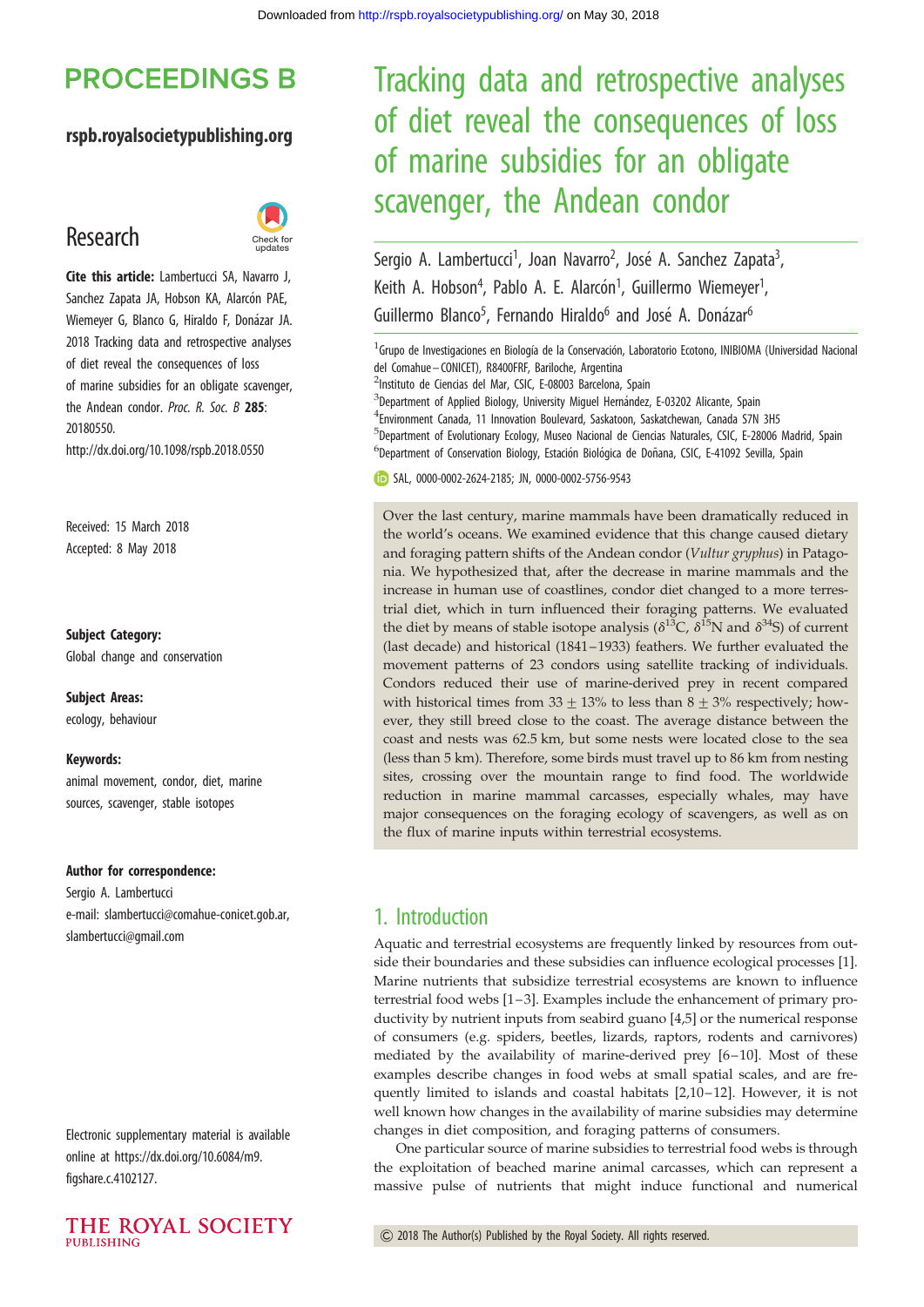responses of generalist consumers [[13\]](#page-5-0). Scavengers are adapted to exploiting such clumped food resources [\[10](#page-5-0)], sometimes at great distances from their breeding sites. Marine subsidies have undoubtedly been an important source of nutrients to scavengers and were an important source for the critically endangered California condor (Gymnogyps californianus) [\[14](#page-5-0)]. However, increases in human populations and disturbances to coastlines all over the world, together with the overexploitation of marine fauna, have reduced the abundance of such marine subsidies [\[15](#page-5-0)]. In particular, the massive loss of marine mammals throughout the world by the nineteenth century [\[16](#page-5-0)] clearly marked a key reduction in availability of marine mammal carcasses to terrestrial scavengers.

Large soaring avian scavengers have extensive home ranges in order to subsist on ephemeral and scattered food sources such as carrion. These large home ranges are maintained, in turn, by the capacity of these scavengers to move efficiently using updrafts [[17,18\]](#page-5-0). The Andean condor (Vultur gryphus) is the world's largest avian scavenger and lives mainly throughout the Andes in South America. This species has large home ranges that can exceed 50 000 km2 [\[19](#page-5-0)], and is an excellent example of a species able to exploit both terrestrial and marine resources [[20\]](#page-5-0). Condors may shift their diet in relation to resource availability; in fact, in recent times they have shifted from native herbivores to introduced domestic and wild ungulates [\[21](#page-5-0)]. There are also multiple records of condors eating from marine sources along the Pacific coast, from Peru to Tierra del Fuego, including whales, sea lions, penguins, pelicans, bird eggs and fish [\[22](#page-5-0),[23\]](#page-5-0) ([figure 1](#page-2-0)). In northwestern Patagonia, condors breed on both sides of the Andes range (i.e. in Argentina and Chile) but they seem to feed primarily in the Argentinian steppe. Thus, condors that breed in Chile typically fly dozens of kilometres to reach feeding areas [\[19](#page-5-0)].

We studied Andean condor space use and diet under the hypothesis that the current spatial patterns of condors from the western Andes range in northwestern Patagonia (Chile) have been influenced by a historical, largely marine-based diet. We hypothesized that, after the decrease in marine mammals and the increase in human use of coastlines in this region, condor diet should have changed to a more terrestrial makeup, which in turn influenced their movement patterns. To test this, we studied condor current and historical diet, and current movement patterns using two methodological approaches. We first investigated if Andean condors shifted their diets in relation to the decline of marine mammals using stable isotope analysis ( $\delta^{13}C$ ,  $\delta^{15}N$ and  $\delta^{34}$ S) of current and historical feathers. These three complementary isotopes constitute a relatively non-invasive way of obtaining time-integrated information on assimilated diets [[24](#page-5-0)–26]. Whereas  $\delta^{13}$ C and  $\delta^{34}$ S values provide information on the types of foraging habitats used,  $\delta^{15}N$  values have been widely used as a proxy for trophic level [\[27](#page-5-0)] in addition to source of feeding. Second, we further evaluated the movement patterns of modern condors using satellite tracking of individuals to determine the extent to which coastal areas are important for their foraging activities.

## 2. Material and methods

Full details of materials and methods are presented in the electronic supplementary material, S1.

#### (a) Study area and study population

We worked in western Patagonia (Argentina and Chile; [figure 1\)](#page-2-0). This area consists of a gradient that encompasses three major biogeographic units: the Magellanic coastline, the austral forest and the steppe (from west to east; [figure 1](#page-2-0)a), including the transition region between forest and steppe referred to as the forest-steppe ecotone. The Chilean Pacific coastline has been extensively used for fishing, whaling and salmon ranching and has experienced a large human population increase [[28](#page-5-0)-30]. In fact, this area includes the Pacific Ocean zone where the largest numbers of whales were caught in the southern Pacific [[31](#page-6-0)]. Ecotone and steppe areas have been used for extensive livestock ranching since the last century and are the regions in Argentina with the greatest amount of alien mammal introductions [[21](#page-5-0)[,32\]](#page-6-0). Condors in this area feed mainly from carcasses of those abundant alien domestic and wild herbivores [[21](#page-5-0)].

The Andean condor is considered Nearly Threatened by the IUCN, included in CITES I, and this is mainly because of a reduction in their distribution and abundance due to human impacts [[33,34](#page-6-0)]. The study area hosts one of the most abundant Andean condor populations known (greater than 300 individuals), although it is still a rare species considering their densities [[35\]](#page-6-0). The western side of the region is dominated by woodlands with a very low amount of medium-to-large herbivore carcasses available, and thus condors cannot easily forage there. Moreover, condors forage by sight and hence cannot easily find carcasses under forest canopy. However, this area has a large number of cliffs that are used for breeding. Condor nests are on cliffs with shelves or caves where they lay a single egg every other year and spend more than a year to fledge the chick [[36\]](#page-6-0).

#### (b) Condor tagging

All birds were trapped in the same area located near San Carlos de Bariloche, Argentina (41° 09′ S; 71° 16′ W). Condors were attracted to the traps using sheep carcasses. We tagged them with satellite transmitters (10 birds with patagial PTT-100 50 g Solar Argos/GPS tags, Microwave Telemetry Inc., and 13 with backpack 100 g Solar GPS –GSM CTT-1070-1100 tags, CellTrack Tech.). Those birds correspond to 13 females and 10 males. GPS tags were duty cycled to get three dimension locations every day from dawn to dusk at the maximum interval allowed by the unit (every 60 min for PTT tags, and every 15 min for CTT tags; see more details on tagging and movement estimations in electronic supplementary material, S1).

#### (c) Stable isotope methods

Historical condor feather samples from Patagonia were obtained from 24 birds (including both sex and age classes) retained in museums which were captured between 1841 and 1939 in the south of Argentina and Chile. These historical feathers came from different locations from condor distribution but we only included in our analyses those that were collected inside the home ranges of current sampled condors. Modern samples ( $n = 53$ ; 28 adults and 19 immatures [30 females, 17 males], and 6 indeterminate) were obtained from individuals captured between 2010 and 2011 ( $n = 44$ , including the 23 tagged birds) in northern Patagonia (Rio Negro province;  $41^{\circ}09'$  S;  $71^{\circ}16'$  W) and from feathers collected between 2010 and 2013 at different condor roosts from southern Patagonia (Santa Cruz: 47°49'/50°04' S-72°09'/71°55' W; and Tierra del Fuego provinces  $54^{\circ}48' S/68^{\circ}26' W$ ;  $n = 9$ ; see details on stable isotopes estimations in electronic supplementary material, S1).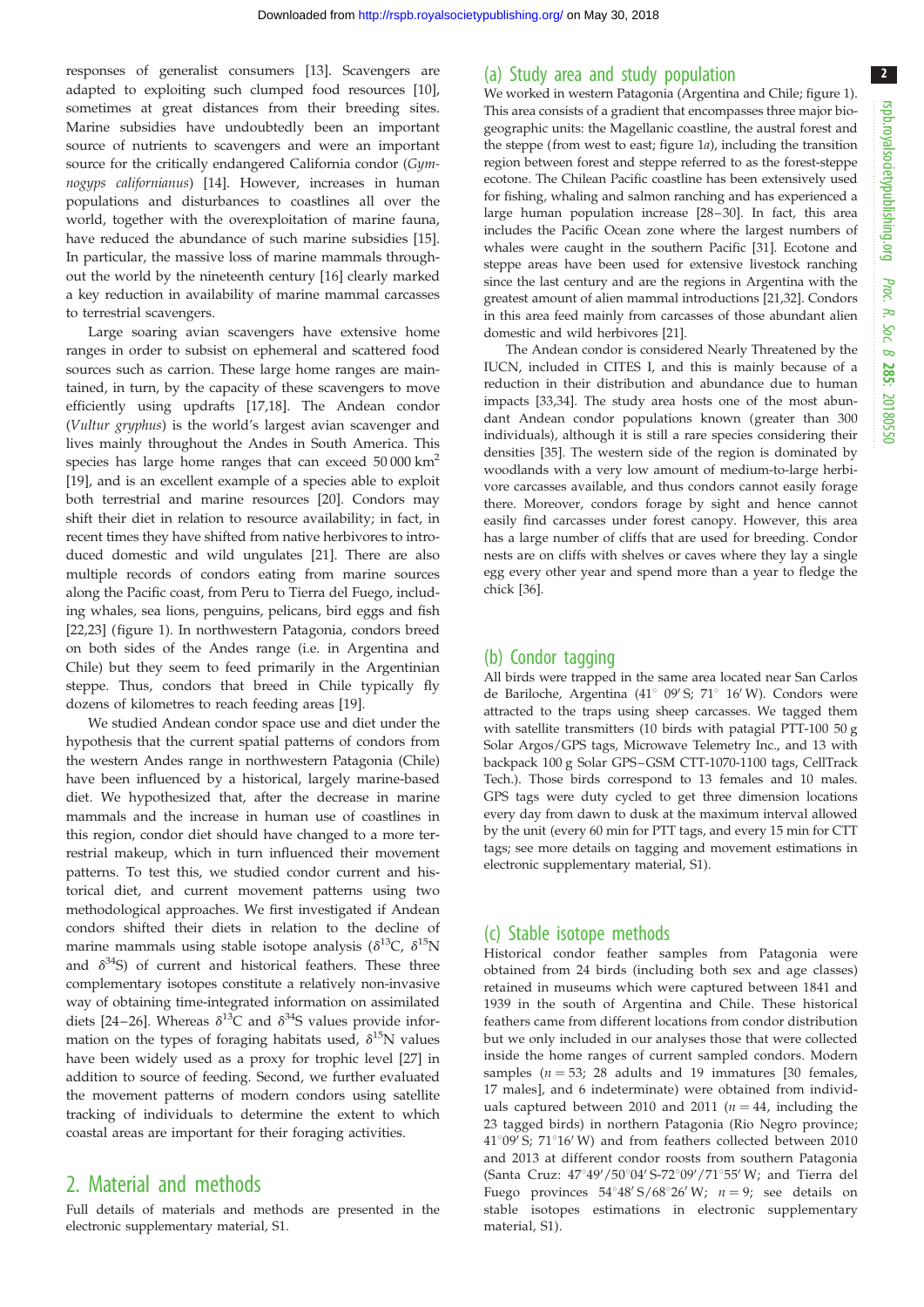<span id="page-2-0"></span>

Figure 1. (a) Map showing the movement data from the 23 tracked adult Andean condors (13 females and 10 males) collected between October 2010 and February 2017. We include the main biogeographic biomes (forest, steppe and coastline), nest locations, and the international boundary that concur with the top of the Andes range. (b) Frequency distribution of the total condors GPS locations ( $n = 159834$ ). Dark grey bars indicate the GPS data from birds roosting on a cliff or on the ground. Light grey bars indicate birds flying. Locations of the breeding areas (in longitude) are marked with blue asterisks. The location of the Chilean sea, in the Pacific Ocean, is highlighted with a red arrow. We represent the schematic silhouette of the Andes range with a violet line and its altitude over the sea level in the right axis. Note that locations from birds on the ground are concentrated on middle longitudes and they are absent in longitudes corresponding to coastline.

## 3. Results

#### (a) Satellite tracking information

The tagged Andean condors bred in both the Atlantic and Pacific slopes of the Andean range with some nests very close to the coast. All of them, however, foraged almost exclusively in the eastern Patagonian steppes (figure 1a). The distance from the breeding areas to the Pacific coastline was between 2.9 and 125.9 km (mean 62.5 km, median 57.7 km). The distance from each nest to the food source in the Argentine steppe, and the distance to the possible food source in the coastline were negatively correlated (Pearson correlation test,  $r = -0.91$ ,  $p < 0.05$ ). From the nest site to the beginning of the foraging area, condors needed to fly an average of  $32 \text{ km day}^{-1}$  (range 0 to 86 km, median 33.3 km). Moreover, the maximum distance flown from the nest to the terrestrial foraging grounds varied from 83.5 km to 176.0 km (mean 127.6 km), the birds that breed far from the beginning of the foraging area being the ones in the Argentinian steppe that tend to fly more ( $R^2 = 0.40$ ,  $p < 0.01$ ).

All data from birds visiting a possible feeding area (birds that landed on the ground in areas where carcasses are available) were located outside the coastline, and most of them (83%) were in the eastern side of the Andes Mountains (figure 1b). Based on all condor locations we were able to discount the possibility that the tagged condors were frequently feeding on the coast because only nine data points (from 159 834 GPS locations; 0.006%) came from birds flying over the pacific coastline (400 m wide buffer from the border of the sea line) and none of the condor locations were on the ground in order to forage there, but in the eastern side of the Andes (Argentina) (figure 1).

#### (b) Stable isotope results

Between historical and modern Andean condors, we only found significant differences in feather  $\delta^{13}$ C and  $\delta^{34}$ S values (ANOVA tests;  $\delta^{13}C$ ,  $F_{1,74} = 52.68$ ,  $p < 0.0001$ ;  $\delta^{34}S$ ,  $F_{1,74} =$ 14.28,  $p < 0.0001$ ; [figure 2](#page-3-0)*a* and [table 1\)](#page-4-0). Dietary estimates derived from mixing models revealed a change in the dietary habits of Andean condors between historical and modern individuals. Although terrestrial resources were the most important prey assimilated for both periods (mean  $\pm$  s.d.  $=$ 91  $\pm$  3% and 66  $\pm$  13% for the modern and historical individuals, respectively), the marine resources were clearly more relevant for the historical samples  $(33 \pm 13%)$  than for the modern samples (less than  $8 \pm 3\%$ ) [\(figure 2](#page-3-0)*c*).

#### 4. Discussion

Our results show that Andean condors reduced their niche breadth from historical time (nineteenth century) to the present [\(figure 2\)](#page-3-0). We hypothesize that this fact should be at least in part due to the reduction of the marine food resources. Marine mammal carcasses are a huge nutrient pulse which have been and still are in some cases an important source of nutrients for scavengers [[10,14](#page-5-0)], thus subsidizing terrestrial food webs and enhancing their

3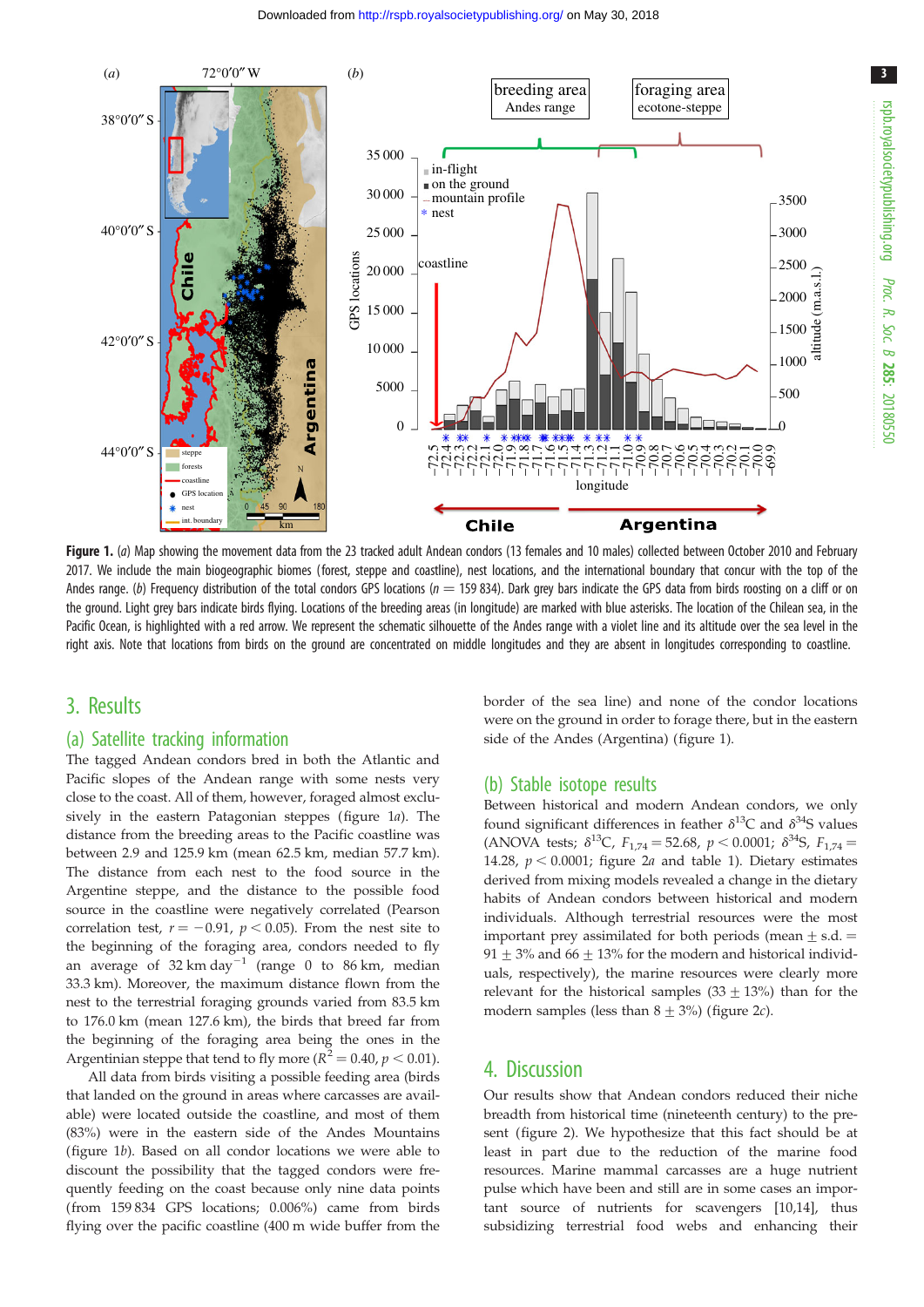<span id="page-3-0"></span>

Figure 2. (a) Three-dimensional mesh plot showing the isotopic space of historical and modern Andean condor samples, and marine/terrestrial resources based on their  $\delta^{15}N$ ,  $\delta^{13}C$  and  $\delta^{34}S$ . Marine and terrestrial resources are corrected for trophic discrimination values and for tissue-related differences. (b) Andean condors feeding on a whale in Tierra del Fuego Island, the southern tip of Patagonia, Argentina (July 2012; photo: Maria Constanza Marchesi). (c) Mean and standard deviation of the estimated contribution of terrestrial and marine resources to the diets of modern and historical Andean condors based on the results of the SIAR models.

productivity [\[1\]](#page-5-0). Our isotopic mixing models revealed that marine resources such as whales and sea lions were part of the diet of the Andean condors from a century ago but are largely irrelevant today. It is well known that changes in the distribution and composition of potential food sources may produce several modifications in the behaviour of consumers [[37](#page-6-0)–[39\]](#page-6-0). Reduction in niche breadth in the last century has been also observed in a carnivore mammal, the Weddell seal (Leptonychotes weddellii), associated with the shift in the marine ecosystem structure [[40\]](#page-6-0).

Our conclusions that marine subsidies declined in condor diet are supported primarily by the  $\delta^{13}$ C and  $\delta^{34}$ S data, two isotopes that differ between terrestrial and marine resources. For  $\delta^{13}$ C, a similar isotopic result as that of historical samples could be expected for a carnivore that fed on herbivores consuming large amounts of C4 plants historically (i.e. enriched in  $^{13}$ C). However, C4 plants are (and were) absent from the study area, and the first C4 species are located several hundred kilometres away from the main areas visited by condors [\[19](#page-5-0),[41\]](#page-6-0). We expected  $\delta^{15}N$  values in historical samples to be higher than modern samples in keeping with a greater abundance of marine foods but this was not the case. However, that result can be explained by the possibility that historical marine inputs were largely from baleen whales at a comparatively lower trophic level, which have lower  $\delta^{15}$ N values than other whales [\[42](#page-6-0)]. Natural  $\delta^{15}$ N values in marine isoscapes [[43\]](#page-6-0) and in baleen whales in high latitudes in southern Oceans have a lower  $\delta^{15}N$  compared to the ones coming from lower latitudes [\[44](#page-6-0)]. Taken together, these facts suggest the change in the proportion of the diet coming from marine sources as the main explanation for our results. However, further  $\delta^{15}N$  investigation of terrestrial and marine dietary items is warranted.

Our historical and recent data on condor diet based on isotope analyses come from the same area, covering almost the entire Western Patagonia. Tagged condors covered large areas of most Patagonia in their daily movements ([figure 1](#page-2-0)a), and the areas they do not cover in their movements were specifically sampled. Our result on the almost complete terrestrial condor modern diet evaluated by isotope analyses agrees with other diet studies in the same area. For example, diet evaluated by pellets collected between 1992 and 2009 in northwestern Patagonia suggests that currently at least 98% of condors food is composed by terrestrial mammals [[21,](#page-5-0)[45](#page-6-0)]. Similar results were found in northern condor distributions in Argentina [[46\]](#page-6-0). Apart from this, condor contour feathers take weeks to grow and we collected feathers that grew at different times of the year and used the complete feather to best represent diet. Feathers from historical and current condors were contours, so if they had any seasonal pattern of growing this should be at similar times of the year thus reducing any temporal bias in our comparisons. Moreover, our GPS data on current condor movements show condors flying close to or over the coastline, but a complete absence of fixes on the ground at the coastline. This result also suggests that the birds are not currently using this area for feeding, and supports the evidence collected by stable isotopes.

Reductions in marine food subsidies to the terrestrial system have been accompanied by a non-negligible increase in human populations and their use of the coastline, which may have enhanced the deterioration in those areas as suitable foraging habitat by condors [\[15](#page-5-0)]. In fact, the crowded coastlines in some areas of Chile have increased the conservation problems of marine and associated terrestrial wildlife [[28\]](#page-5-0). Condors tend to avoid landing in human-influenced

4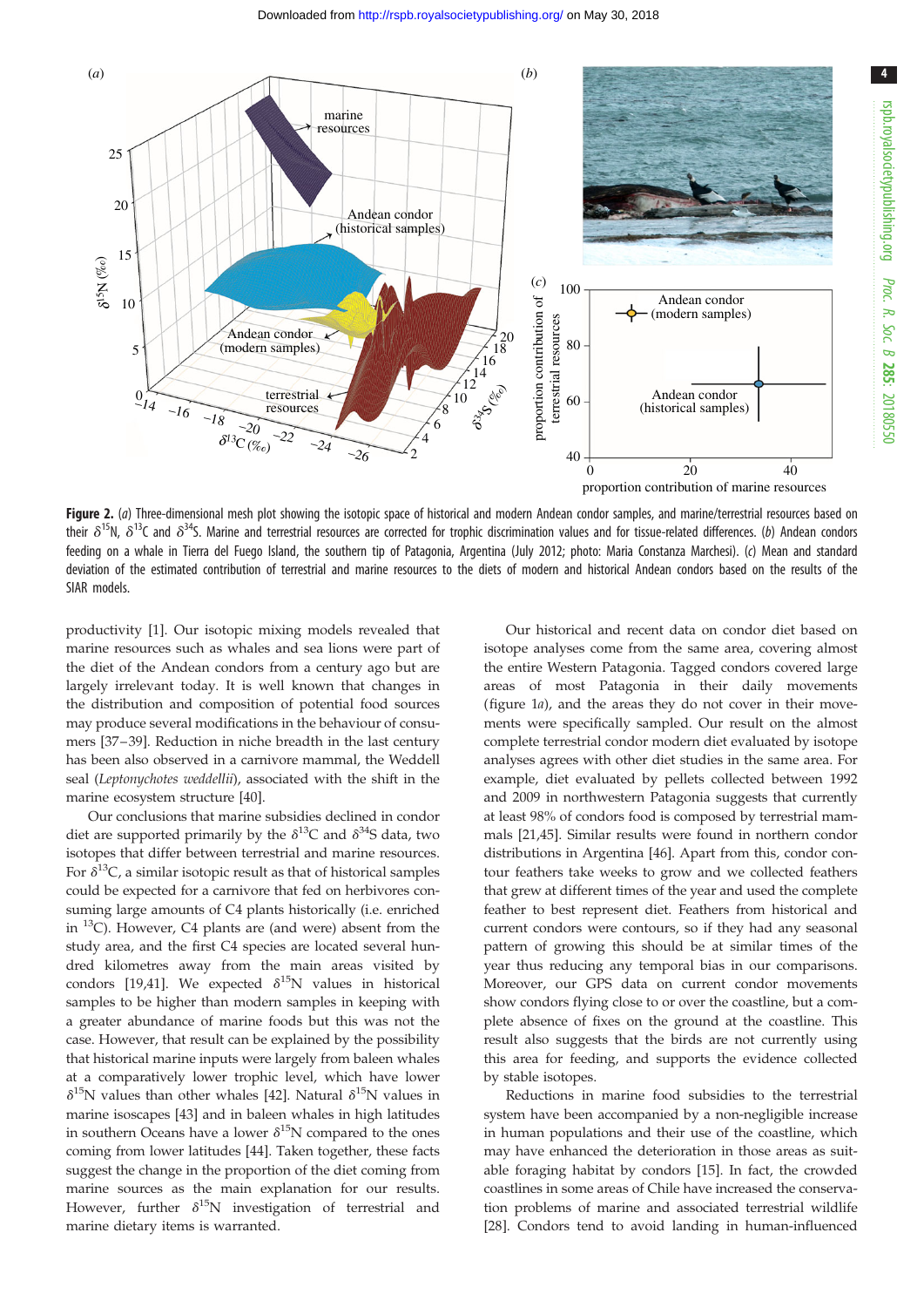5

<span id="page-4-0"></span>Table 1. Mean  $(\pm s.d.)$  isotopic values of historical and modern Andean condors and their main trophic resources collected in the Patagonian area (isotopic values corrected; see Material and methods).

| species                            | n  | $\delta^{15}N$ (‰) | $\delta^{13}$ C (%o) | $\delta^{34}$ S (‰) |
|------------------------------------|----|--------------------|----------------------|---------------------|
| Andean condor                      |    |                    |                      |                     |
| historical samples $(1841 - 1939)$ | 24 | $10.08 + 0.82$     | $-22.14 + 2.31$      | $7.66 + 2.42$       |
| modern samples $(2010 - 2011)$     | 53 | $9.82 + 0.62$      | $-24.44 + 0.72$      | $5.48 + 2.13$       |
| terrestrial resources              |    |                    |                      |                     |
| quanaco (Lama guanicoe)            |    | $6.27 + 0.59$      | $-24.74 + 1.44$      | $5.71 + 2.27$       |
| horse (Equus ferus)                |    | $4.01 + 0.55$      | $-24.05 + 0.42$      | $8.96 + 1.28$       |
| hare (Lepus europaeus)             | 17 | $3.31 + 1.01$      | $-25.39 + 0.78$      | $4.49 + 3.17$       |
| sheep (Ovis aries)                 |    | $5.80 + 0.85$      | $-24.93 + 0.27$      | $5.64 + 0.92$       |
| cow (Bos taurus)                   |    | $4.06 + 0.67$      | $-24.53 + 0.42$      | $7.99 + 1.44$       |
| red deer (Cervus elaphus)          |    | $4.85 + 1.37$      | $-25.18 + 0.97$      | $5.32 + 0.71$       |
| marine resources                   |    |                    |                      |                     |
| blue whale (Balaenoptera musculus) |    | $14.27 + 2.02$     | $-16.19 + 1.35$      | $17.71 + 1.98$      |
| sea lion (Otaria flavescens)       |    | 19.8               | $-13.8$              | 16.9                |

areas, particularly for feeding purposes [\[47](#page-6-0)]. Therefore, anthropogenic use of coastlines may also have led to the reduction of the feeding event in the coastlines, as it occurs in other parts of the Andean condor distribution [\[23](#page-5-0)], and in other species and regions of the world [[15\]](#page-5-0).

A non-mutually exclusive alternative explanation for the change in condor diet would be the increase in the consumption of terrestrial food due to changes in herbivore abundances in recent times. The huge introduction of domestic livestock and exotic species from the end of 1800 to the Argentine Patagonia replaced native guanacos (Lama guanicoe) and choiques (Rhea pennata), among others [\[21](#page-5-0)[,32](#page-6-0)]. The large abundance of livestock tends to be associated with high productivity areas such as Patagonian meadows, which are preferred by foraging condors [[48\]](#page-6-0). A relatively stable introduced food source could be attractive for condors from both sides of the Andes range, and particularly for the ones that depended on less predictable sources of carcasses of marine animals. However, livestock in the Argentine steppe replaced guanacos, which were historically present in their millions in the same areas and available to condors [\[49](#page-6-0)]. Most importantly, livestock units increased from the end of 1800 to 1950 but then decreased to similar numbers of the beginning of the twentieth century, so livestock figures were relatively similar between historical and recent condors [\[50](#page-6-0)]. Thus, the change in biomass of livestock carcasses might have not been as important as would be needed to produce the observed change in the movements of condors.

Regardless, the Andean condor dietary shift we documented has probably had major consequences for their spatial ecology. Historically, Andean condors inhabiting both slopes of the Andes range in Patagonia may have exploited both terrestrial and marine food sources. However, changes in the abundance of marine subsidies [\[31](#page-6-0)] in the last century imply that birds breeding in the western side of the Andes range are now breeding far from their current main food source, which consists of carcasses of terrestrial animals. There is no information on the exact location of historical condors breeding areas, and no data on movement of this species

exist from historical times. Nonetheless, as their food sources changed, their movement patterns should have changed reflecting the changes in prey locations. Indeed, modern Andean condors rely almost exclusively on wild and domestic terrestrial herbivores from the Argentine [[21,](#page-5-0)[46\]](#page-6-0) (this study).

Andean condors have not changed most of their historical distribution in northwestern Patagonia [\[20](#page-5-0)[,33](#page-6-0)]. However, condors breeding closer to the Western coast (Pacific Ocean) in Chile should have changed their habitat use because they spend much time in the Argentine steppe, but not in the Pacific coast. Individual condors are expected to reduce commuting and foraging time when possible. However, they now must travel farther (from 45 to 86 km), and cross over the mountain range, to reach a site with access to enough terrestrial carcasses. To cross those mountains they move from a few hundred to more than 3000 m.a.s.l., fly against strong frontal winds (sometimes more than 100 km  $h^{-1}$ ), and cross the Valdivian temperate rainforest, which is one of the rainiest areas of the world (almost  $4000$  mm year<sup>-1</sup> [\[51](#page-6-0)]). Therefore, it could be expected that today condors nesting on the Pacific side expend more time and energy (e.g. [[52\]](#page-6-0)) than their historical counterparts and those individuals breeding on the eastern side of the Andes. In fact, this condor population has a telomere spatial structure determined by the distance from breeding areas to the current feeding areas, which may suggest some constraints in relation to the distances needed to reach feeding areas (i.e. the distance to the food source might have physiological consequences, probably in the form of reduced lifespan or influencing the spatial distribution of the age of the birds; [\[53](#page-6-0)]). The species is threatened and its distribution has been reduced in several areas [\[33](#page-6-0)], but no demographic data exist for the study area. Thus, implications of higher distances to food sources and changes in the composition of the diet may have for this species merits special attention in future studies.

Our work highlights the significance of marine subsidy losses to terrestrial systems in a world where marine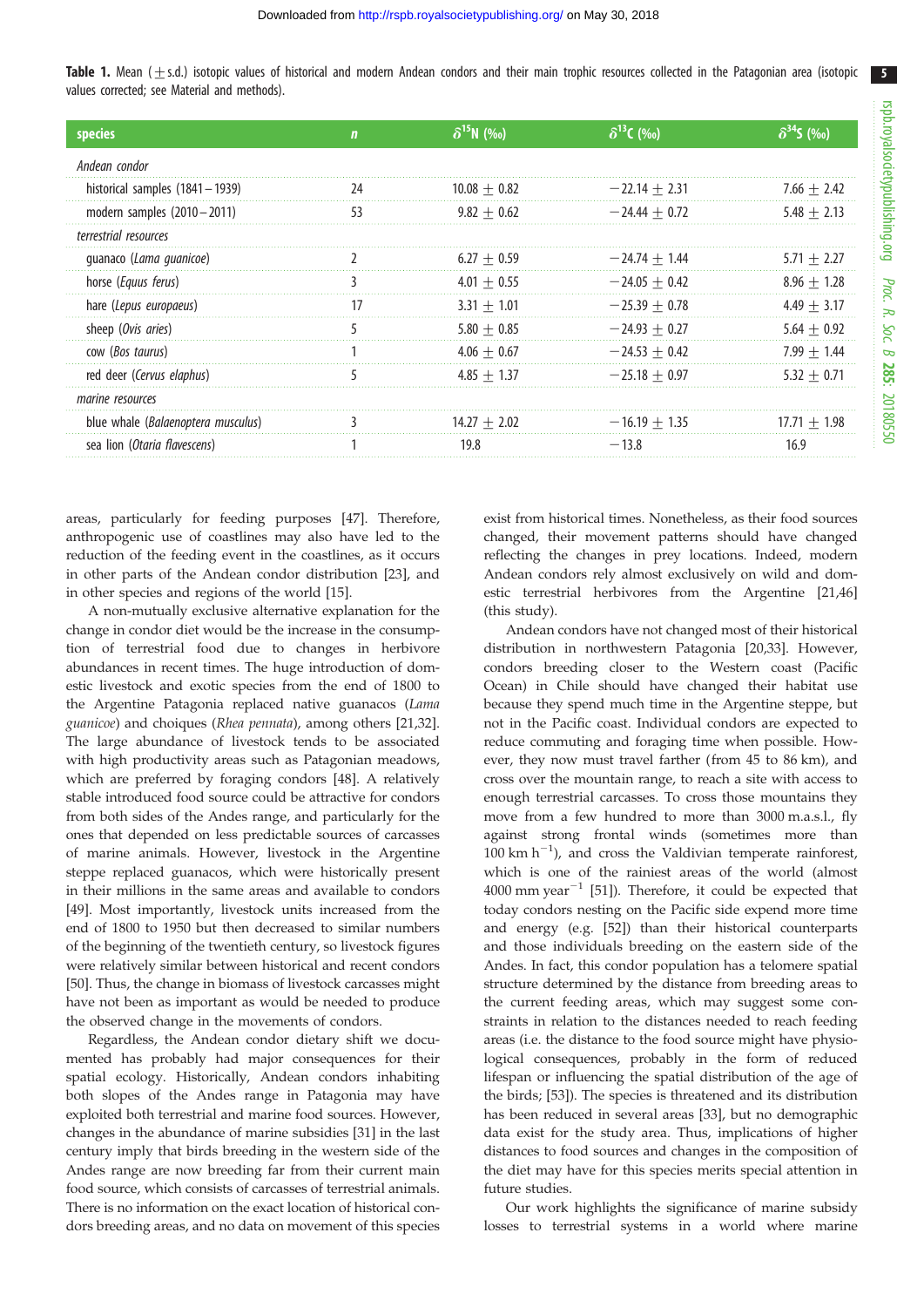6

<span id="page-5-0"></span>biodiversity is declining and coastlines are becoming increasingly impacted by human use. The reduction of marine subsides in modern condors can be linked to the massive loss of marine mammals throughout the world [\[54](#page-6-0)]. In the Southern Hemisphere commercial harvesting reduced several whale species almost to extinction. Declines of whales by whaling have been important, especially for the low trophiclevel baleen whales (more than 90% for some species, and a decrease in biomass available of more than 80%) [\[55](#page-6-0)]. Importantly, during the last century the abundance of those species was pronounced in the southern Pacific, particularly in our study area [29[,31,56,57](#page-6-0)] . Our work suggests an effect of the loss of marine inputs to Andean condors and emphasizes the need for better understanding of the true ecological significance of the marine subsidies to terrestrial systems in general.

## **References**

- Polis GA, Power ME, Huxel GR. 2004 Food webs at the landscape level. Chicago, IL: University of Chicago Press.
- 2. McLoughlin PD, Lysak K, Debeffe L, Perry T, Hobson KA. 2016 Density-dependent resource selection by a terrestrial herbivore in response to sea-to-land nutrient transfer by seals. Ecology 97, 1929– 1937. [\(doi:10.1002/ecy.1451\)](http://dx.doi.org/10.1002/ecy.1451)
- 3. Polis GA, Anderson WB, Holt RD. 1997 Toward an integration of landscape and food web ecology: the dynamics of spatially subsidized food webs. Annu. Rev. Ecol. Syst. 28, 289– 316. ([doi:10.1146/annurev.](http://dx.doi.org/10.1146/annurev.ecolsys.28.1.289) [ecolsys.28.1.289](http://dx.doi.org/10.1146/annurev.ecolsys.28.1.289))
- 4. Anderson WB, Polis GA. 1999 Nutrient fluxes from water to land: seabirds affect plant nutrient status on Gulf of California islands. Oecologia 118, 324– 332. ([doi:10.1007/s004420050733](http://dx.doi.org/10.1007/s004420050733))
- 5. Sánchez-Piñero F, Polis GA. 2000 Bottom-up dynamics of allochthonous input: direct and indirect effects of seabirds on islands. Ecology 81, 3117 – 3132. [\(doi:10.1890/0012-9658\(2000\)](http://dx.doi.org/10.1890/0012-9658(2000)081[3117:BUDOAI]2.0.CO;2) [081\[3117:BUDOAI\]2.0.CO;2](http://dx.doi.org/10.1890/0012-9658(2000)081[3117:BUDOAI]2.0.CO;2))
- 6. Rose MD, Polis GA. 1998 The distribution and abundance of coyotes: the effects of allochthonous food subsidies from the sea. Ecology 79, 998 - 1007. [\(doi:10.1890/0012-9658\(1998\)079\[0998:TDAAOC\]2.](http://dx.doi.org/10.1890/0012-9658(1998)079[0998:TDAAOC]2.0.CO;2) [0.CO;2](http://dx.doi.org/10.1890/0012-9658(1998)079[0998:TDAAOC]2.0.CO;2))
- 7. Stapp P, Polis GA. 2003 Marine resources subsidize insular rodent populations in the Gulf of California, Mexico. Oecologia 134, 496– 504. [\(doi:10.1007/](http://dx.doi.org/10.1007/s00442-002-1146-7) [s00442-002-1146-7\)](http://dx.doi.org/10.1007/s00442-002-1146-7)
- 8. Stapp P, Polis GA. 2003 Influence of pulsed resources and marine subsidies on insular rodent populations. Oikos 102, 111– 123. [\(doi:10.1034/j.](http://dx.doi.org/10.1034/j.1600-0706.2003.12445.x) [1600-0706.2003.12445.x\)](http://dx.doi.org/10.1034/j.1600-0706.2003.12445.x)
- 9. Barrett K, Anderson WB, Wait DA, Grismer LL. 2005 Marine subsidies alter the diet and abundance of insular and coastal lizard populations. Oikos 109, 145 – 153. [\(doi:10.1111/j.0030-1299.2005.](http://dx.doi.org/10.1111/j.0030-1299.2005.13728.x) [13728.x\)](http://dx.doi.org/10.1111/j.0030-1299.2005.13728.x)
- 10. Blázquez MC, Delibes-Mateos M, Vargas JM, Granados A, Delgado A, Delibes M. 2016 Stable isotope evidence for Turkey Vulture reliance on food

subsidies from the sea. Ecol. Indic.  $63$ ,  $332-336$ . [\(doi:10.1016/j.ecolind.2015.12.015](http://dx.doi.org/10.1016/j.ecolind.2015.12.015))

- 11. Polis GA, Hurd SD. 1995 Extraordinarily high spider densities on islands: flow of energy from the marine to terrestrial food webs and the absence of predation. Proc. Natl Acad. Sci. USA 92, 4382-4386. [\(doi:10.1073/pnas.92.10.4382\)](http://dx.doi.org/10.1073/pnas.92.10.4382)
- 12. Fariña JM, Salazar S, Wallem KP, Witman JD, Ellis JC. 2003 Nutrient exchanges between marine and terrestrial ecosystems: the case of the Galapagos sea lion Zalophus wollebaecki. J. Anim. Ecol. 72, 873 – 887. [\(doi:10.1046/j.1365-2656.2003.00760.x](http://dx.doi.org/10.1046/j.1365-2656.2003.00760.x))
- 13. Ostfeld RS, Keesing F. 2000 Pulsed resources and community dynamics of consumers in terrestrial ecosystems. Trends Ecol. Evol. 15, 232 – 237. [\(doi:10.](http://dx.doi.org/10.1016/S0169-5347(00)01862-0) [1016/S0169-5347\(00\)01862-0](http://dx.doi.org/10.1016/S0169-5347(00)01862-0))
- 14. Chamberlain CP et al. 2005 Pleistocene to recent dietary shifts in California condors. Proc. Natl Acad. Sci. USA 102, 16 707 - 16 711. ([doi:10.1073/pnas.](http://dx.doi.org/10.1073/pnas.0508529102) [0508529102\)](http://dx.doi.org/10.1073/pnas.0508529102)
- 15. Huijbers CM, Schlacher TA, Schoeman DS, Weston MA, Connolly RM. 2013 Urbanisation alters processing of marine carrion on sandy beaches. Landsc. Urban Plan. 119, 1-8. ([doi:10.1016/j.](http://dx.doi.org/10.1016/j.landurbplan.2013.06.004) [landurbplan.2013.06.004\)](http://dx.doi.org/10.1016/j.landurbplan.2013.06.004)
- 16. Davidson AD, Boyer AG, Kim H, Pompa-Mansilla S, Hamilton MJ, Costa DP, Ceballos G, Brown JH. 2012 Drivers and hotspots of extinction risk in marine mammals. Proc. Natl Acad. Sci. USA 109, 3395– 3400. [\(doi:10.1073/pnas.1121469109\)](http://dx.doi.org/10.1073/pnas.1121469109)
- 17. Shepard ELC, Lambertucci SA, Vallmitjana D, Wilson RP. 2011 Energy beyond food: foraging theory informs time spent in thermals by a large soaring bird. PLoS ONE 6, e27375. [\(doi:10.1371/journal.](http://dx.doi.org/10.1371/journal.pone.0027375) [pone.0027375\)](http://dx.doi.org/10.1371/journal.pone.0027375)
- 18. Duriez O, Kato A, Tromp C, Dell'Omo G, Vyssotski AL, Sarrazin F, Ropert-Coudert Y. 2014 How cheap is soaring flight in raptors? A preliminary investigation in freely-flying vultures. PLoS ONE 9, e84887. [\(doi:10.1371/journal.pone.0084887\)](http://dx.doi.org/10.1371/journal.pone.0084887)
- 19. Lambertucci SA, Alarcón PA, Hiraldo F, Sanchez-Zapata JA, Blanco G, Donázar JA. 2014 Apex scavenger movements call for transboundary

Ethics. All procedures were approved by the Dirección de Fauna  $(RN132.730-DF-2010; NQ569/11)$  and Administración de Parques Nacionales (14/2011) [[58\]](#page-6-0).

Data accessibility. Datasets supporting this article have been uploaded to Dryad Digital Repository: ([http://dx.doi.org/10.5061/dryad.j14316c\)](http://dx.doi.org/10.5061/dryad.j14316c). Authors' contributions. S.A.L., J.A.S.Z., F.H. and J.A.D. designed the study. S.A.L., J.A.S.Z., P.A.E.A., G.W., G.B., F.H. and J.A.D. conducted the fieldwork. J.N., K.H., P.A.E.A. and S.A.L. analysed the data. S.A.L. wrote the manuscript with important contributions of J.N. and all the co-authors. All co-authors critically reviewed and approved the final version of the manuscript.

Competing interests. We declare we have no competing interests.

Funding. This work was funded by FBBVA (project BIOCON-08-126) and FONCYT PICT-BID 0725/2014.

Acknowledgements. We thank the large field team, including Manuel De la Riva and Orlando Mastrantuoni, among many others (full acknowledgements in electronic supplementary material, S2).

> conservation policies. Biol. Conserv. 170, 145 – 150. ([doi:10.1016/j.biocon.2013.12.041](http://dx.doi.org/10.1016/j.biocon.2013.12.041))

- 20. Del Hoyo J, Elliot A, Sargatal J. 1994 Handbook of the birds of the world. Volume 2: New World vultures to Guinea fowl. Barcelona, Spain: Lynx Editions.
- 21. Lambertucci SA, Trejo A, Di Martino S, Sánchez-Zapata JA, Donázar JA, Hiraldo F. 2009 Spatial and temporal patterns in the diet of the Andean condor: ecological replacement of native fauna by exotic species. Anim. Conserv. 12, 338– 345. [\(doi:10.1111/](http://dx.doi.org/10.1111/j.1469-1795.2009.00258.x) [j.1469-1795.2009.00258.x\)](http://dx.doi.org/10.1111/j.1469-1795.2009.00258.x)
- 22. Murphy RC. 1936 Oceanic birds of South America. New York, NY: Macmillan.
- 23. Stucchi M. 2013 Presencia actual e histórica del cóndor andino (Vultur gryphus) en la costa peruana. Asoc. Para Investig. Conserv. Biodivers. Lima Peru.
- 24. Rubenstein DR, Hobson KA. 2004 From birds to butterflies: animal movement patterns and stable isotopes. Trends Ecol. Evol. 19, 256 – 263. [\(doi:10.](http://dx.doi.org/10.1016/j.tree.2004.03.017) [1016/j.tree.2004.03.017](http://dx.doi.org/10.1016/j.tree.2004.03.017))
- 25. Inger R, Bearhop S. 2008 Applications of stable isotope analyses to avian ecology. Ibis 150, 447– 461. [\(doi:10.1111/j.1474-919X.2008.](http://dx.doi.org/10.1111/j.1474-919X.2008.00839.x) [00839.x](http://dx.doi.org/10.1111/j.1474-919X.2008.00839.x))
- 26. Layman CA et al. 2012 Applying stable isotopes to examine food-web structure: an overview of analytical tools. Biol. Rev. 87, 545 – 562. [\(doi:10.](http://dx.doi.org/10.1111/j.1469-185X.2011.00208.x) [1111/j.1469-185X.2011.00208.x\)](http://dx.doi.org/10.1111/j.1469-185X.2011.00208.x)
- 27. Peterson BJ, Fry B. 1987 Stable isotopes in ecosystem studies. Annu. Rev. Ecol. Syst. 18, 293– 320. ([doi:10.1146/annurev.es.18.110187.001453](http://dx.doi.org/10.1146/annurev.es.18.110187.001453))
- 28. Hinrichsen D. 1999 The coastal population explosion. In Trends and Future Challenges for US National Ocean and Coastal Policy: Proceedings of a Workshop, NOAA, January 22, 1999, pp. 27 – 29. Washington, DC: NOAA.
- 29. Quiroz D. 2010 Una breve crónica de la cacería de ballenas en Valdivia (1906– 1936). Rev. Austral. Cienc. Soc. 19, 75 – 98. ([doi:10.4206/rev.austral.](http://dx.doi.org/10.4206/rev.austral.cienc.soc.2010.n19-05) [cienc.soc.2010.n19-05\)](http://dx.doi.org/10.4206/rev.austral.cienc.soc.2010.n19-05)
- 30. Niklitschek EJ, Soto D, Lafon A, Molinet C, Toledo P. 2013 Southward expansion of the Chilean salmon